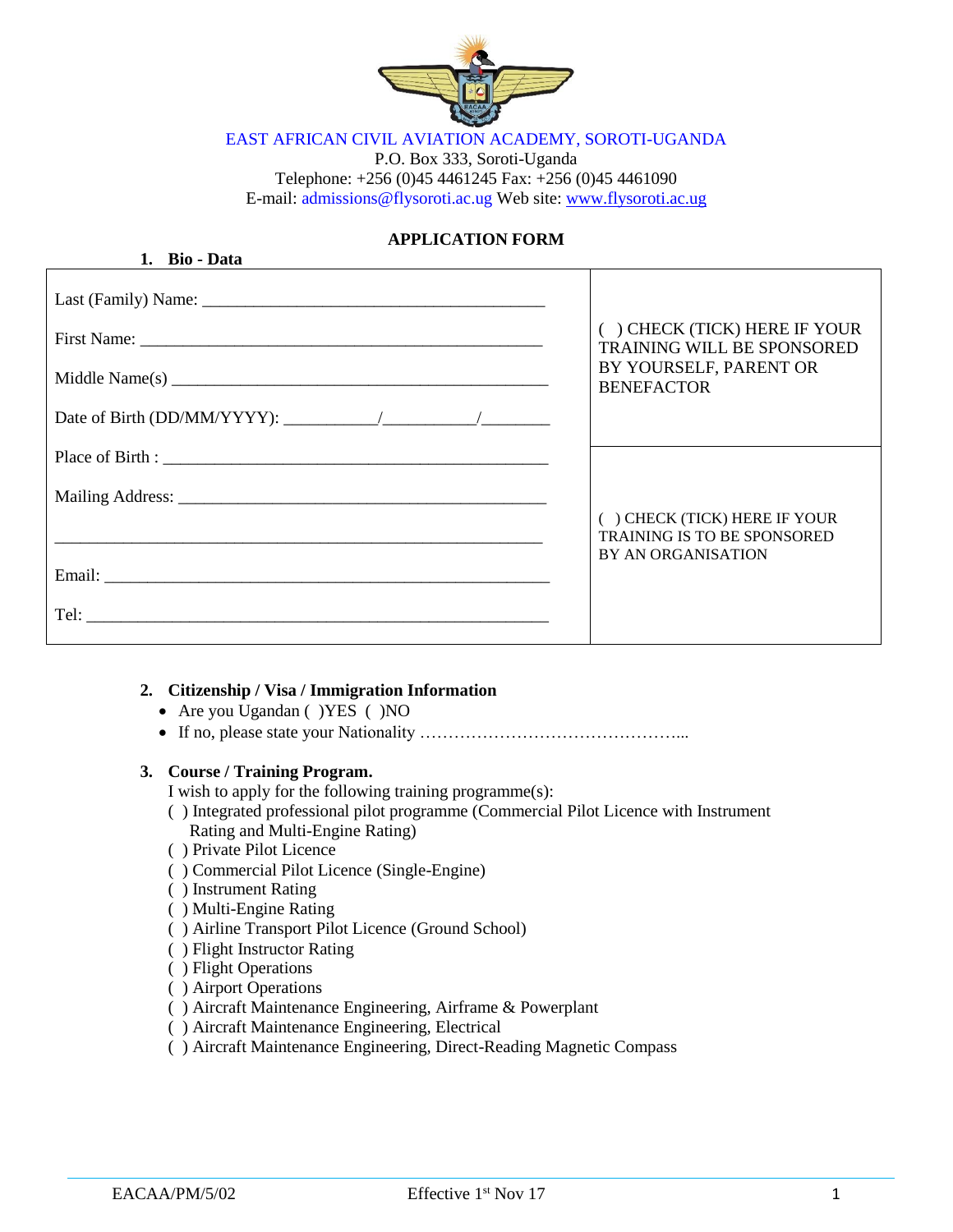## **4. For Pilots:**

Currently I hold a valid / lapsed \_\_\_\_\_\_\_\_\_\_\_\_\_\_\_\_\_\_\_\_\_\_\_\_\_\_\_\_\_\_\_\_\_\_\_\_\_\_\_\_\_\_\_\_

Licence with  $\frac{Rating(s)}{s}$ 

I possess a Class \_\_\_\_\_\_ CAA Medical Certificate dated \_\_\_\_\_\_\_\_\_\_\_\_\_\_\_\_\_\_\_\_\_\_\_\_\_

## **PREVIOUS FLIGHT EXPERIENCE (For Pilots)**

|                   |                      | <b>TOTAL FLIGHT</b><br><b>EXPERIENCE</b> |                      |               | <b>CROSS COUNTRY</b> |                      |                             | NIGHT         |               | <b>INSTRUMENT</b> |                            |                  |  |  |  |  |
|-------------------|----------------------|------------------------------------------|----------------------|---------------|----------------------|----------------------|-----------------------------|---------------|---------------|-------------------|----------------------------|------------------|--|--|--|--|
|                   | <b>TOTAL</b><br>TIME | TOTAL<br>PIC                             | TOTAL<br><b>DUAL</b> | TOTAL<br>TIME | TOTAL<br><b>PIC</b>  | <b>TOTAL</b><br>DUAL | <b>TOTAL</b><br><b>TIME</b> | TOTAL<br>PIC. | TOTAL<br>DUAL | <b>ACTUAL</b>     | SIMULATED<br><b>FLIGHT</b> | <b>SIMULATOR</b> |  |  |  |  |
| AEROPLANE         |                      |                                          |                      |               |                      |                      |                             |               |               |                   |                            |                  |  |  |  |  |
| <b>HELICOPTER</b> |                      |                                          |                      |               |                      |                      |                             |               |               |                   |                            |                  |  |  |  |  |

#### **5. For Engineers and Others:**

Currently I possess a Certificate / Diploma/ Licence in \_\_\_\_\_\_\_\_\_\_\_\_\_\_\_\_\_\_\_\_\_\_\_\_

 $\sim$  issued by  $\sim$ 

Dated (DD/MM/YYYY): \_\_\_\_\_\_/\_\_\_\_\_/\_\_\_\_\_\_\_\_\_\_\_\_\_

NOTE: If you have attended an Approved Training Organization, please provide a certified copy of your Transcript of training. Such training will be credited.

#### **6. EDUCATION**

| LIST THE MOST RECENT SCHOOLS ATTENDED: SECONDARY (HIGH) SCHOOL, TECHNICAL OR UNIVERSITY |                 |                                  |                                          |  |  |  |  |  |  |  |  |  |  |
|-----------------------------------------------------------------------------------------|-----------------|----------------------------------|------------------------------------------|--|--|--|--|--|--|--|--|--|--|
| <b>SCHOOL</b>                                                                           | <b>LOCATION</b> | DATES ATTENDED<br>$(From _To _)$ | CERTIFICATE / DIPLOMA /<br><b>DEGREE</b> |  |  |  |  |  |  |  |  |  |  |
|                                                                                         |                 |                                  |                                          |  |  |  |  |  |  |  |  |  |  |
|                                                                                         |                 |                                  |                                          |  |  |  |  |  |  |  |  |  |  |
|                                                                                         |                 |                                  |                                          |  |  |  |  |  |  |  |  |  |  |
|                                                                                         |                 |                                  |                                          |  |  |  |  |  |  |  |  |  |  |
|                                                                                         |                 |                                  |                                          |  |  |  |  |  |  |  |  |  |  |
|                                                                                         |                 |                                  |                                          |  |  |  |  |  |  |  |  |  |  |
|                                                                                         |                 |                                  |                                          |  |  |  |  |  |  |  |  |  |  |
|                                                                                         |                 |                                  |                                          |  |  |  |  |  |  |  |  |  |  |

NOTE: Please provide a certified copy of your secondary (high) school certificate as evidence that you meet the minimum education level requirement.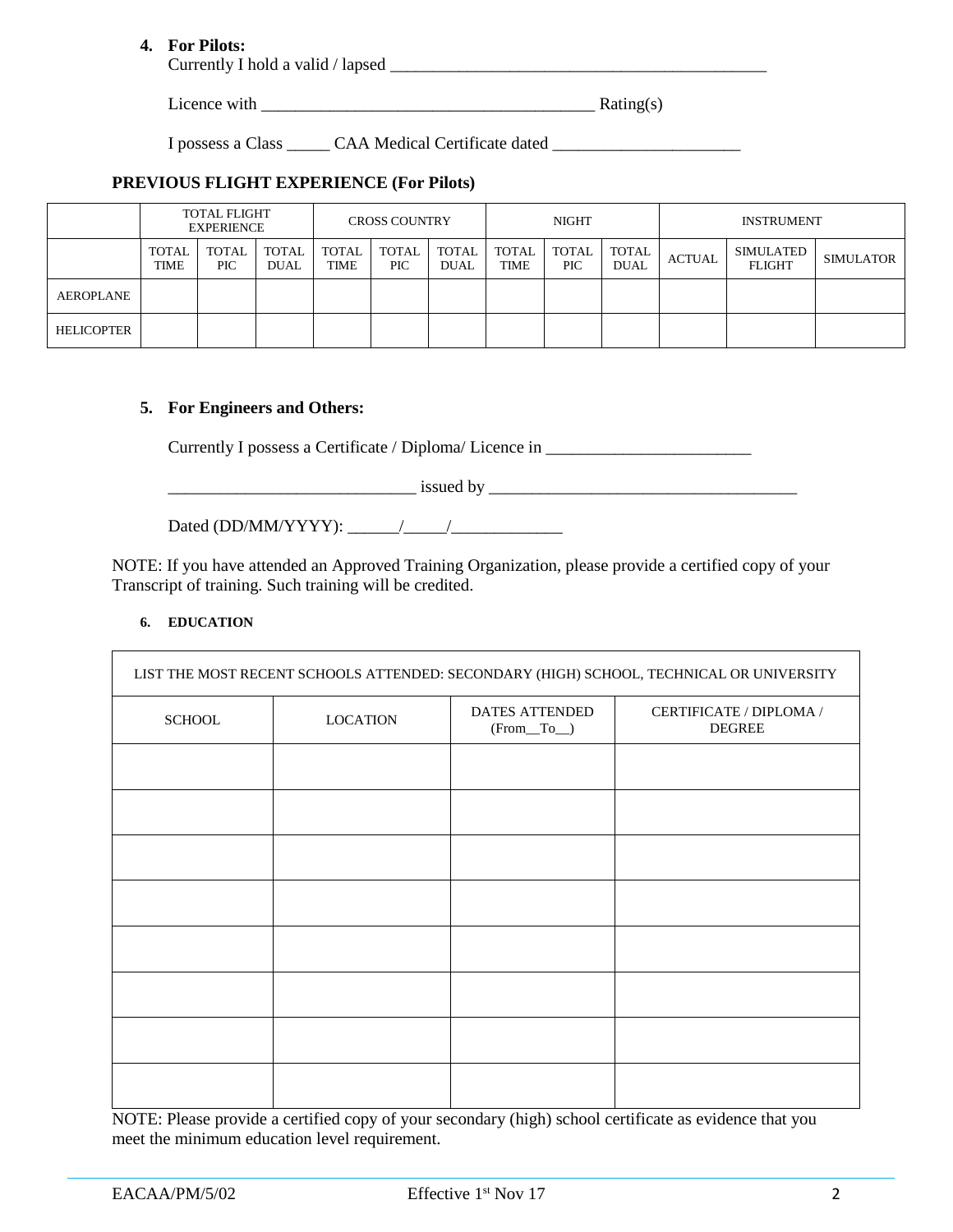### **7. Work Experience**

| LIST YOUR MOST RECENT WORK PLACES |  |  |  |  |  |  |  |  |  |  |  |  |  |
|-----------------------------------|--|--|--|--|--|--|--|--|--|--|--|--|--|
|                                   |  |  |  |  |  |  |  |  |  |  |  |  |  |
|                                   |  |  |  |  |  |  |  |  |  |  |  |  |  |
|                                   |  |  |  |  |  |  |  |  |  |  |  |  |  |
|                                   |  |  |  |  |  |  |  |  |  |  |  |  |  |
|                                   |  |  |  |  |  |  |  |  |  |  |  |  |  |
|                                   |  |  |  |  |  |  |  |  |  |  |  |  |  |
|                                   |  |  |  |  |  |  |  |  |  |  |  |  |  |

#### **8. Criminal Conviction**

Have you ever been convicted of a criminal offence? ( )YES ( )NO -If YES, please briefly explain

# **9. Declaration**

I hereby confirm that the information given above is correct and accurate to the best of my knowledge.

Applicant's Signature: \_\_\_\_\_\_\_\_\_\_\_\_\_\_\_\_\_\_\_ Date:(DD/MM/YYYY):\_\_\_/\_\_\_/\_\_\_\_\_\_